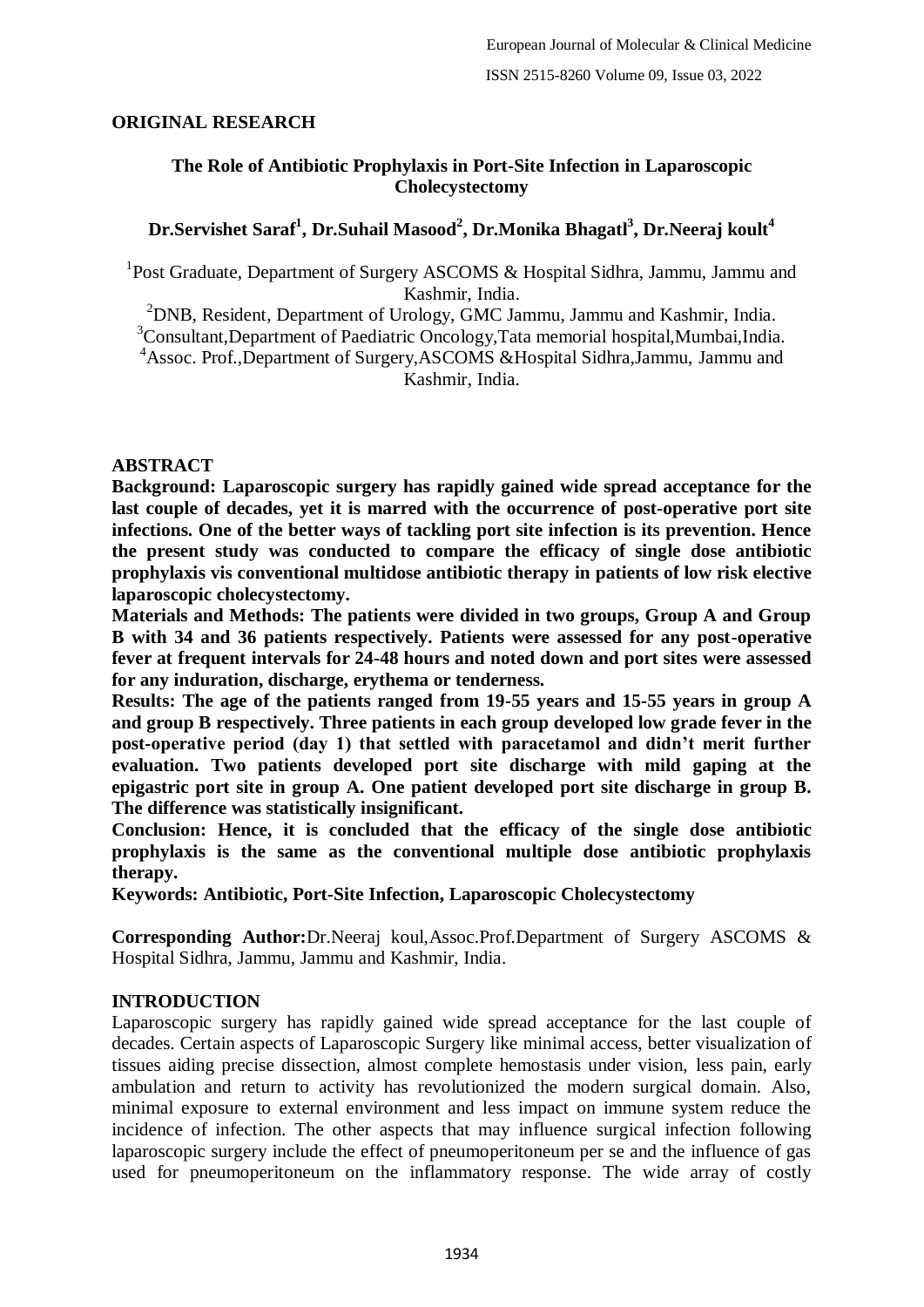equipment with different modes of sterilization exposes the patient to possible risk of infection. $[1-6]$ 

Infections are the most common hospital dilemmas in patients undergoing surgery, which result in extended hospitalizations and increased healthcare system costs.<sup>[7,8]</sup> Although the minimal access surgery has gained wide spread acceptance and attraction yet it is marred with the occurrence of post-operative port site infections. The incidence of post-operative port site infection ranges from 1.7 to 6.2 percent in various studies across the globe. It adds to the morbidity of the procedure, increases the hospital stay and the cost incurred and has a bearing on the patient satisfaction.[9-11]

One of the better ways of tackling port site infection is its prevention. Antibiotic prophylaxis remains a corner stone for the prevention of port site infection apart from sterilization and sound surgical technique. At the same time the primary aim should be the minimized administration of antibiotics without compromising the patient's interest and limiting the adverse effects associated with the administration of antibiotics. Several studies report a statistically significant increase in the frequency of bacteremia and line infections in surgical patients who received prophylactic antibiotics for more than four days in comparison with those who received prophylaxis for one day or less.  $[12,13]$ 

Hence the present study was conducted to compare the efficacy of single dose antibiotic prophylaxis vis a vis conventional multidose antibiotic therapy in patients of low risk elective laparoscopic cholecystectomy.[14]

### **MATERIALS & METHODS**

The present study was conducted to compare single dose prophylactic antibiotic versus conventional antibiotic regimen in low risk elective laparoscopic cholecystectomy patients in terms of following parameters: 1. Incidence of port site infections in each group, 2. Postoperative fever. The prospective randomized study was carried out in the Department of General Surgery, ASCOMS, Jammu. A total 70 patients admitted for elective laparoscopic cholecystectomy were divided into two groups, 34 in group A and 36 in group B using computer randomization with following inclusion and exclusion criteria. The inclusion criteria are: Patients with USG proven cholelithiasis, Patients with multiple gall bladder polyp and ASA level 1. Exclusion criteria are: Patients with acute cholecystitis, Patients with recent history of pancreatitis or jaundice. All patients included in the study design were thoroughly evaluated. Detailed history was obtained and general physical examination was conducted as per the protocol.

The patients were divided in two groups, Group A and Group B with 34 and 36 patients respectively. Patients in both the group received injection cefuroxime 1.5 gm at the time of induction. No antibiotic was administered to group A patients post operatively while as patients in group B received post-operative intravenous antibiotics for first 24 hours and oral course of antibiotics (Tab cefuroxime 500 mg twice daily) for three days after discharge.

The Gallbladder were delivered through the epigastric port in all the cases. Any contamination of the peritoneal cavity was irrigated and sucked up with NS in both the groups. Port sites were also thoroughly washed with normal saline. Post-operative fever and other complications were evaluated and managed on conservative lines. The patients presenting with port site infections were subjected to culture sensitivity of the discharge and started on empirical antibiotics to which they responded well. The results were evaluated statistically and analyzed.

### **Result**

The age of the patients ranged from 19-55 years and 15-55 years in group A and group B respectively. The difference in age of the two groups was statistically insignificant (table 1).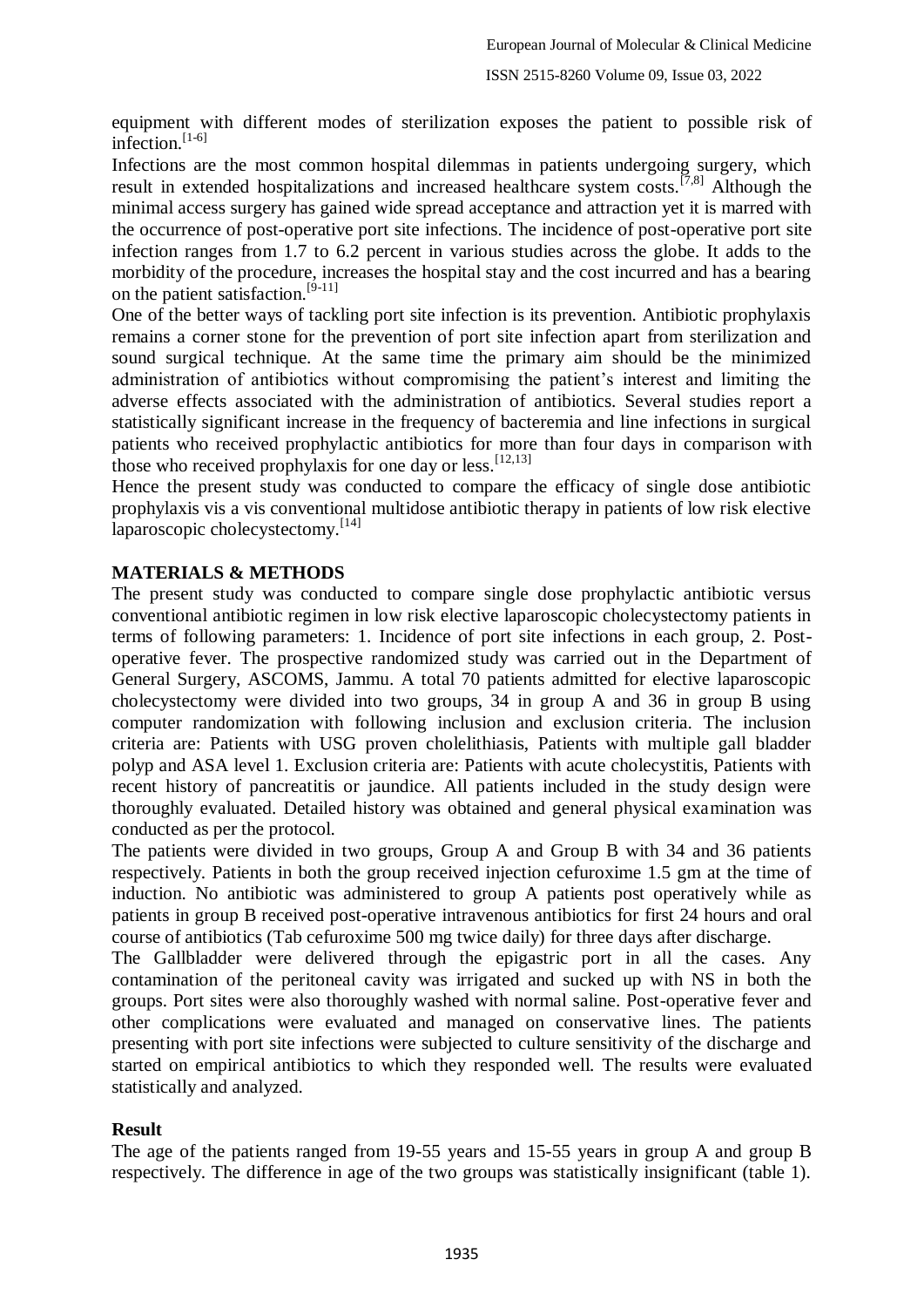Percentage of females in group A and group B was 82.3 and 77.77 respectively which was again statistically insignificant.

| Table 1: Distribution of Patients of two Groups According to Age (Years) |                     |                         |                   |         |         |
|--------------------------------------------------------------------------|---------------------|-------------------------|-------------------|---------|---------|
| Group                                                                    | <b>No. of Cases</b> | <b>Age(Years Range)</b> | Mean±Sd           | t-Value | P-Value |
|                                                                          | 34                  | 19-55                   | $31.97\pm 6.89$   | .697    | $0-488$ |
|                                                                          | 36                  | $15 - 65$               | $33.55 \pm 11.44$ |         |         |

**Trable of two Groups According to Age (Vector)** 



**Figure 1: Pie Diagram Showing Age Measurement in Group A and B**

The age of the patients ranged from 19-65 years. The difference in age of the two groups was statistically insignificant.

Three patients in each group developed low grade fever in the post-operative period (day 1) that settled with paracetamol and didn't merit further evaluation. Two patients developed port site discharge with mild gaping at the epigastric port site in group A. One patient developed port site discharge in group B. The difference was statistically insignificant. The discharge was subjected to culture and sensitivity and treated empirically with Tab. linezolid 600 mg twice daily to which the responded. Incidentally one of the two patients that developed port site infection was a known case of type-2 diabetes mellitus and had marginally raised blood sugar (150-200 mg percent) in the post-operative period on day 1. The patient that developed port site infection in group B had a difficult cholecystectomy with thick walled gall bladder. We presume that the cause of the infection may have been the port site contamination at the time of gall bladder retrieval.

| Table 2: Distribution of Patients of two Groups According to the Development of Post- |  |  |
|---------------------------------------------------------------------------------------|--|--|
| <b>Operative Fever (in 1st 24 Hours).</b>                                             |  |  |

| Group | <b>No. of Cases</b> | Post-Operative Fever $(\% )$ | <b>Chi Square</b> | <b>P-Value</b> |
|-------|---------------------|------------------------------|-------------------|----------------|
|       | 34                  | $3(8.8\%)$                   | 0.01              | 0.94           |
|       | 36                  | $3(8.3\%)$                   |                   |                |

In group A and B the number of cases with post-operative fever was similar. There was an insignificant difference in the distribution of development of post-operative fever in the two groups.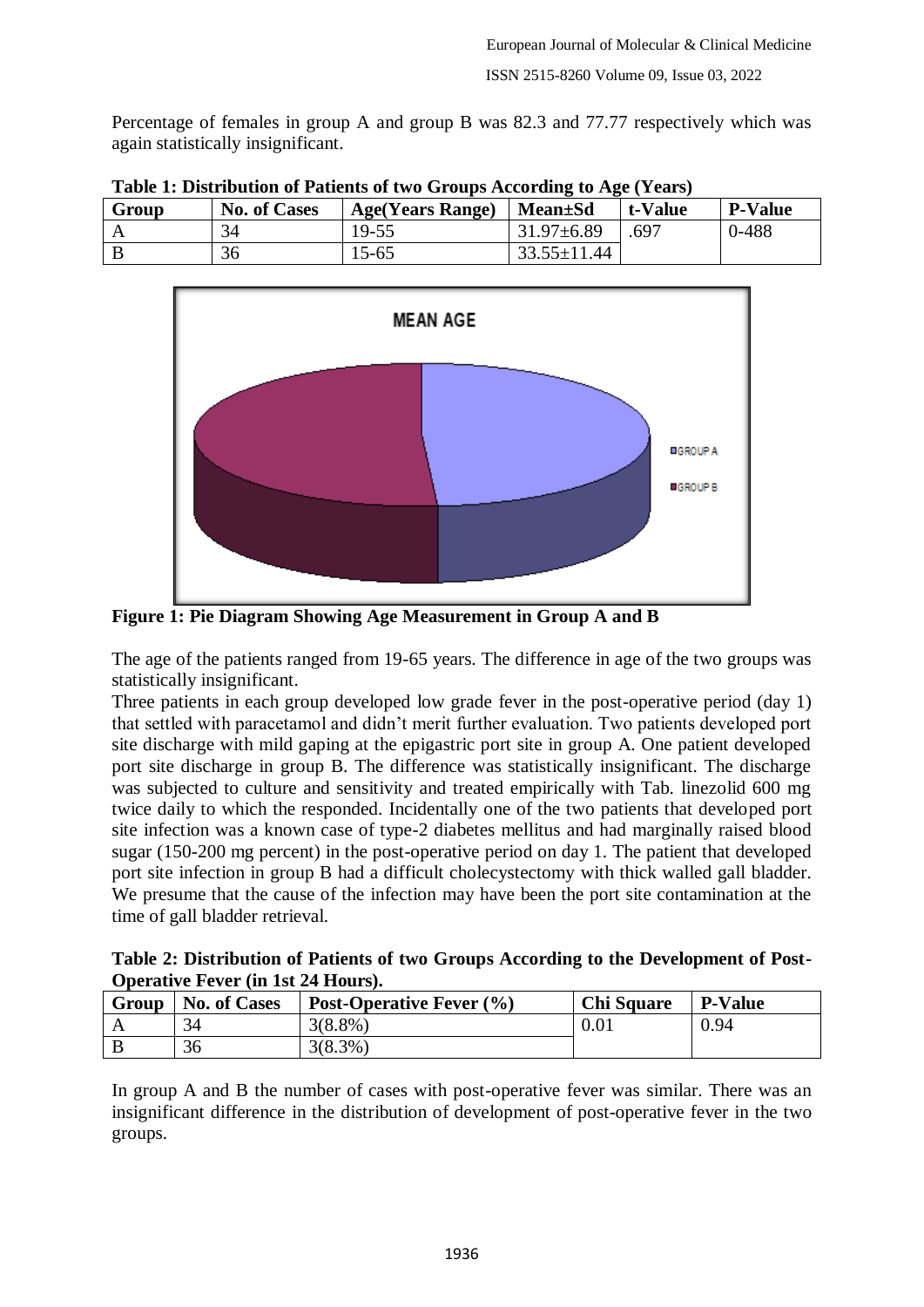

**Figure 2: Pie Diagram Distribution of Patients of Different Groups According to Development of Post-Operative Fever**

**Table 3: Distribution of Patients of two Groups According to the Development Port-Site Infections**

| Group | <b>No. of Cases</b> | <b>No. of Port-Site Infection</b> | <sup>1</sup> Chi Square | <b>P-Value</b> |
|-------|---------------------|-----------------------------------|-------------------------|----------------|
|       | 34                  | $2(5.88\%)$                       | 0.41                    | በ  ናን<br>V.JZ  |
|       | 36                  | $(2.78\%)$                        |                         |                |



**Figure 3: The Pie Diagram Showing Distribution of Patients who Developed Port Site Infection**

The difference in the number of patients who had port site infection was insignificant in the both groups.

### **DISCUSSION**

The use of antimicrobials has evolved greatly in the last 20 years. These agents are frequently prescribed drugs in hospitals, and approximately half of antimicrobial use is for surgical antimicrobial prophylaxis.<sup>[11,12]</sup> The excessive use of antimicrobials leads to an alteration of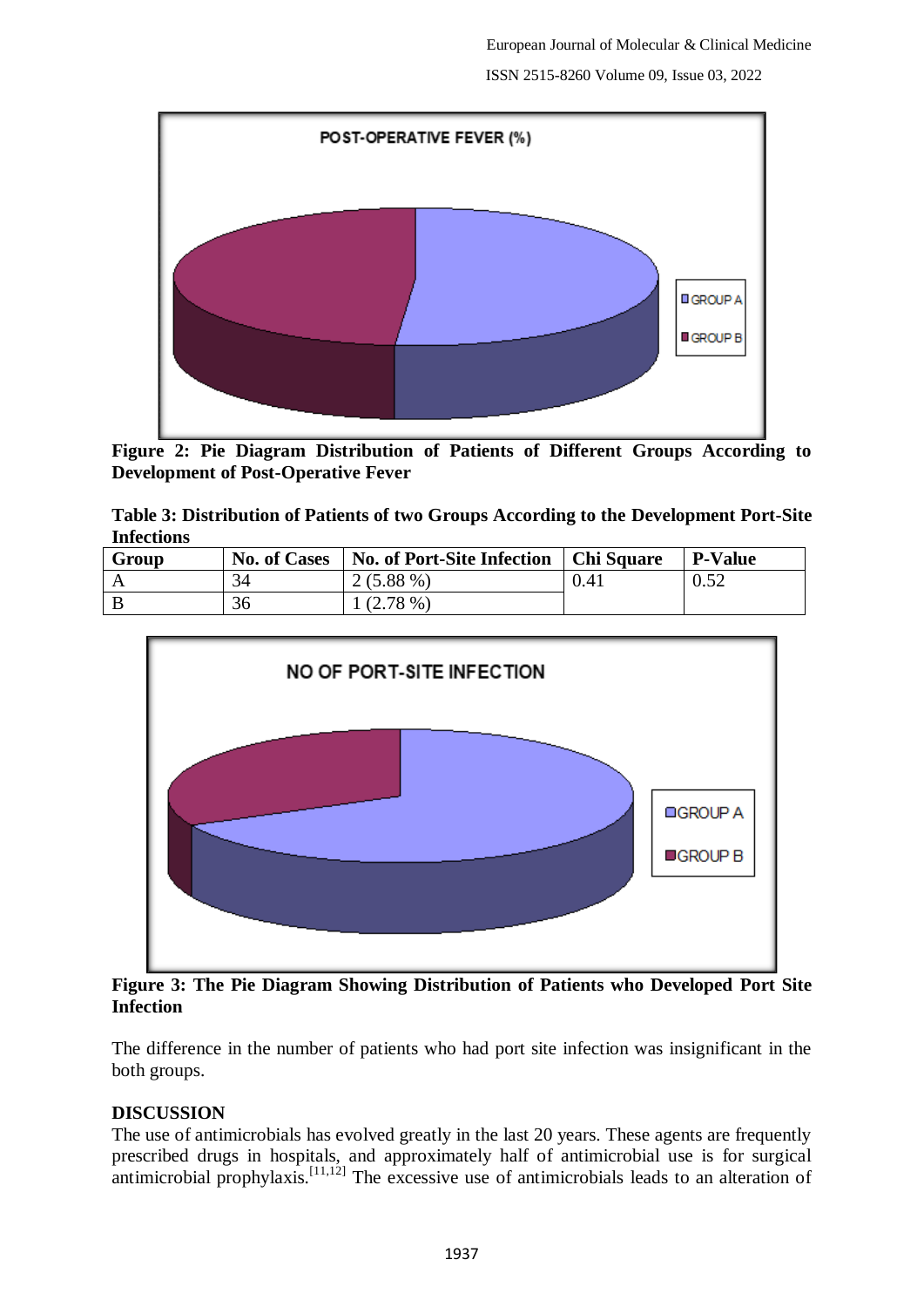patients' endogenous flora, thus promoting the development and increasing prevalence of resistant bacteria.[13] In this context, the rational use of prophylaxis is an important issue for the healthcare system. Improvements in the timing of initial administration, use of an appropriate antimicrobial regimen, and shorter duration of administration have defined more clearly the value of this technique in reducing the number of postoperative wound infections.[12]

In our study we compared the effect of single shot antibiotic prophylaxis versus conventional antibiotic regimen in low risk elective laparoscopic cholecystectomy patients in terms of wound infections, post-operative fever and other complications. In this study the female to male ratio was  $4.66:1$   $(82.3%)$  in group A and  $3.5:1$   $(77.77%)$  in group B which is comparable and similar to the analysis. Also, the age interval in the two groups was comparable being 15-65 in group A and 19-55 in group  $B$ .<sup>[15-19]</sup>

However, the standard sterilization protocol was strictly adhered to. Out the three patients that developed port site infection two were operated upfront (one in each group, A and B) and the third one at number two thereby ruling out any impact of serialization on the rate of surgical site infection post operatively and a "p" value of 0.09 and thus indicating that there was an insignificant difference among the two groups viz single shot prophylaxis v/s the conventional multiple dose prolonged antibiotic regime.[20]

## **CONCLUSION**

Hence, it is concluded that the efficacy of the single dose antibiotic prophylaxis is the same as the conventional multiple dose antibiotic prophylaxis therapy. At the same time single dose of antibiotic prophylaxis is relatively easy to administer, cheaper and it confers less burden on the nursing and paramedical staff and patient's compliance is high with little or no side effects.

### **REFERENCES**

- 1. Abbasi SA, Haleem A, Tariq GR, Iqbal A, Almas D, et al. An audit of laparoscopic cholecystectomies performed at PNS Shifa. Pak Armed Forces Med 2003;53: 51-8.
- 2. Bloechle C, Kluth D, Holstein AF, Emmermann A, Strate T, Zornig et al. A pneumoperitoneum perpetuates severe damage to the ultrastructural integrity of parietal peritoneum in gastric perforation-induced peritonitis in rats. Surgical Endoscopy 1999; 13:683-8.
- 3. Cavich SO, Mitchell DIG, Newnham, Arthurs M. A comparison of open and laparoscopic cholecystectomy done by surgeon in training. West Indian Medical Journal 2006; 55 (2): 103.
- 4. Gurusamy KS, Samraj K, Mullerat P, Davidson BR. Routine abdominal drainage for uncomplicated laparoscopic cholecystectomy. Cochrane Database of Systematic Reviews 2007;(3):CD006004.
- 5. Jan WA, Ali IS, Shah NA, Ghani A, Khan M, Khan AS. The frequency of port-site infection in Laparoscopic Cholecystectomies. Journal of Postgraduation Medical Institute 2008;22(1):66-70.
- 6. Kirkland K, Briggs J, Trivette S, Wilkinson W, Sexton D. The impact of surgical-site infections in the 1990s: attributable mortality, excess length of hospitalization, and extra costs. Infection Control Hospital Epidemiology 1999; 20:725-730.
- 7. Kuthe SA, Kaman L, Verma GR , Singh R. Evaluation of role of prophylactic antibiotics in elective laparoscopic cholecystectomy: a prospective randomized trial. Tropical Gastroenterology 2006; 27:54-57.